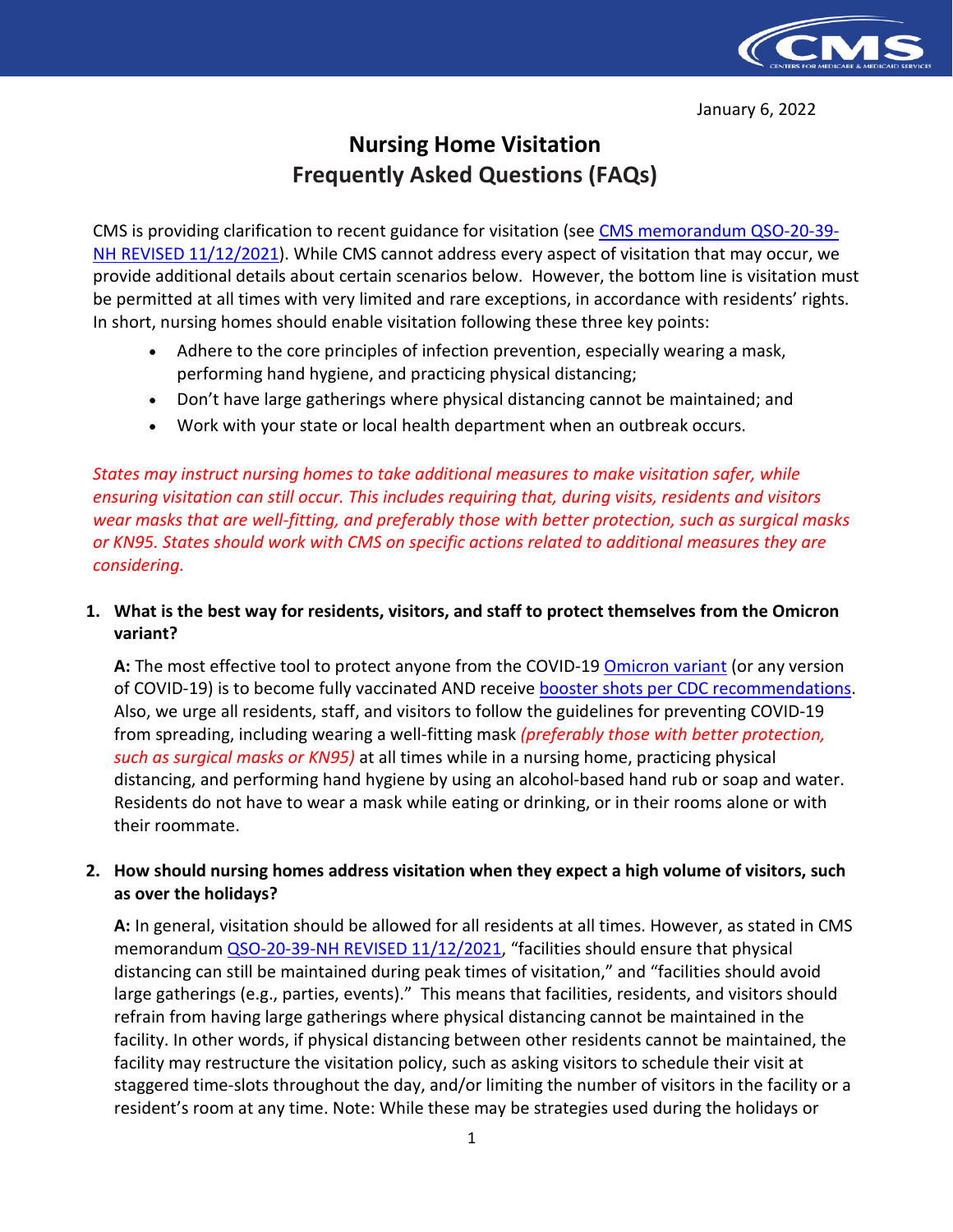

when a high volume of visitors is expected (especially in light of the uncertain impact of the Omicron variant in facilities), we expect these strategies to only be used when physical distancing cannot be maintained. Also, there is no limit on length of visits, in general, as long as physical distancing can be maintained and the visit poses no risk to or infringes upon other residents' rights. If physical distancing cannot be maintained or infringes on the rights and safety of others, the facility must demonstrate that good faith efforts were made to facilitate visitation.

#### **3. Can residents have close contact with their visitor(s) during a visit and visit without a mask?**

**A:** Visitors, regardless of vaccination status, must wear masks and physically distance themselves from other residents and staff when in a communal area in the facility. Separately, while we strongly recommend that visitors wear masks when visiting residents in a private setting, such as a resident's room when the roommate isn't present, they may choose not to. Also, while not recommended, if a resident (or responsible party) is aware of the risks of close contact and/or not wearing a mask during a visit, and they choose to not wear a mask and choose to engage in close contact, the facility cannot deny the resident their right to choose, as long as the residents' choice does not put other residents at risk. This would occur only while not in a communal area. Prior to visiting, visitors should also be made aware of the risks of engaging in close contact with the resident and not wearing a mask during their visit. For additional information see the CDC website Interim Infection Prevention and Control Recommendations to Prevent SARS-CoV-2 [Spread in Nursing Homes.](https://www.cdc.gov/coronavirus/2019-ncov/hcp/long-term-care.html)

#### **4. Can visits occur in a resident's room if they have a roommate?**

**A:** Yes. Ideally an in-room visit would be conducted when the roommate is not present, however if that is not an option and as long as physical distancing can be maintained, then a visit may be conducted in the resident's room with their roommate present. If physical distancing cannot be maintained, the visit should occur in a different area of the facility, or the visit should occur at a time when the roommate is not in the room, or the visitors should be asked to limit the number of visitors that are in the room at one time. Also, visitors and residents should adhere to the principles of infection control, including wearing a mask and performing frequent hand hygiene.

#### **5. Can a visitor share a meal with or feed the resident they are visiting?**

**A:** Visitors may eat with a resident if the resident (or representative) and the visitor are aware of the risks and adhere to the core principles of infection prevention. Eating in a separate area is preferred, however if that is not possible, then the meal could occur in a common area as long as the visitor, regardless of their vaccination status, is physically distanced from other residents and wears a mask, except while eating or drinking. If the visitor is unable to physically distance from other residents, they should not share a meal with the resident in a common area. Visitors, regardless of vaccination status, must wear masks and physically distance from other residents and staff when in a communal area in the facility.

## **6. How should nursing homes work with their state or local health department when there is an COVID-19 outbreak?**

**A:** Prior to the COVID-19 Public Health Emergency (PHE), there were occasions when a local or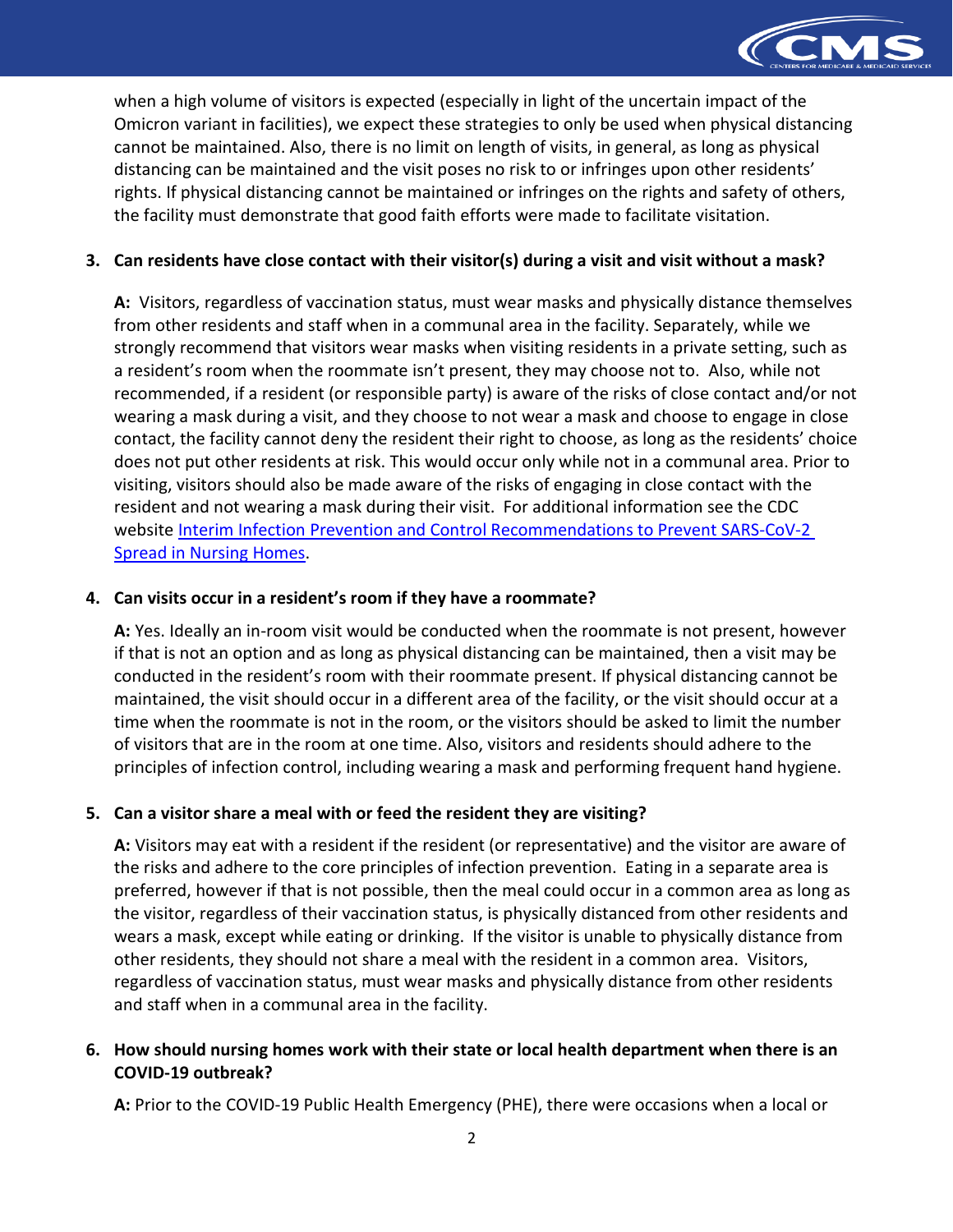

state health department advised a nursing home to pause visitation and new admissions due to a large outbreak of an infectious disease. Consultation with state health departments on how to address outbreaks should still occur. In fact, we remind nursing homes that they are still expected to contact their health department when any of the following occur, [per CDC guidelines:](https://www.cdc.gov/coronavirus/2019-ncov/hcp/long-term-care.html)

- ≥ 1 residents or staff with suspected or confirmed SARS-CoV-2 infection
- Resident with severe respiratory infection resulting in hospitalization or death, or
- ≥ 3 residents or staff with acute illness compatible with COVID-19 with onset within a 72 hour period.

While residents have the right to receive visitors at all times and make choices about aspects of their life in the facility that are significant to them, there may be times when the scope and severity of an outbreak warrants the health department to intervene with the facility's operations. We expect these situations to be extremely rare and only occur after the facility has been working with the health department to manage and prevent escalation of the outbreak. We also expect that if the outbreak is severe enough to warrant pausing visitation, it would also warrant a pause on accepting new admissions (as long as there is adequate alternative access to care for hospital discharges). For example, in a nursing homes where, despite collaborating with the health department over several days, there continues to be uncontrolled transmission impacting a large number of residents (e.g., more than 30% of residents became infected\*), and the health department advised the facility to pause visitation and new admissions temporarily. In this situation, the nursing home would not be out of compliance with CMS' requirements.

\* CMS does not define a specific threshold for what constitutes a large outbreak and this could vary based on facility size or structure. However, we emphasize that any visitation limits should be rare and applied when there are many cases in multiple areas of the facility.

*Nursing facilities should continue to consult with state and local health departments when outbreaks occur to determine when modifications to visitation policy would be appropriate. Facilities should document their discussions with the health department, and the actions they took to attempt to control the transmission of COVID-19.*

## **7. Should the facility pause communal activities and dining during an outbreak investigation?**

**A:** If the facility is using a contact tracing approach for an outbreak investigation, those residents who are identified as potentially being a close contact of the individual who tested positive for COVID-19, are considered to have had close contact and should not participate in communal dining or activities. Residents who have not received a COVID-19 vaccine and have had close contact with someone with COVID-19 infection should be placed in [quarantine](https://www.cdc.gov/coronavirus/2019-ncov/hcp/long-term-care.html#anchor_1631031193599) for 14 days after the close contact, even if viral testing is negative. In general, fully vaccinated residents and residents who had COVID-19 in the last 90 days do not need to be quarantined or restricted to their room and should wear masks when leaving their room.

When using a broad-based approach for an outbreak investigation, residents who have not received a COVID-19 vaccine should generally be restricted to their rooms, even if testing is negative, and should not participate in communal dining or group activities for 14 days. In general, fully vaccinated residents and residents who had COVID-19 in the last 90 days do not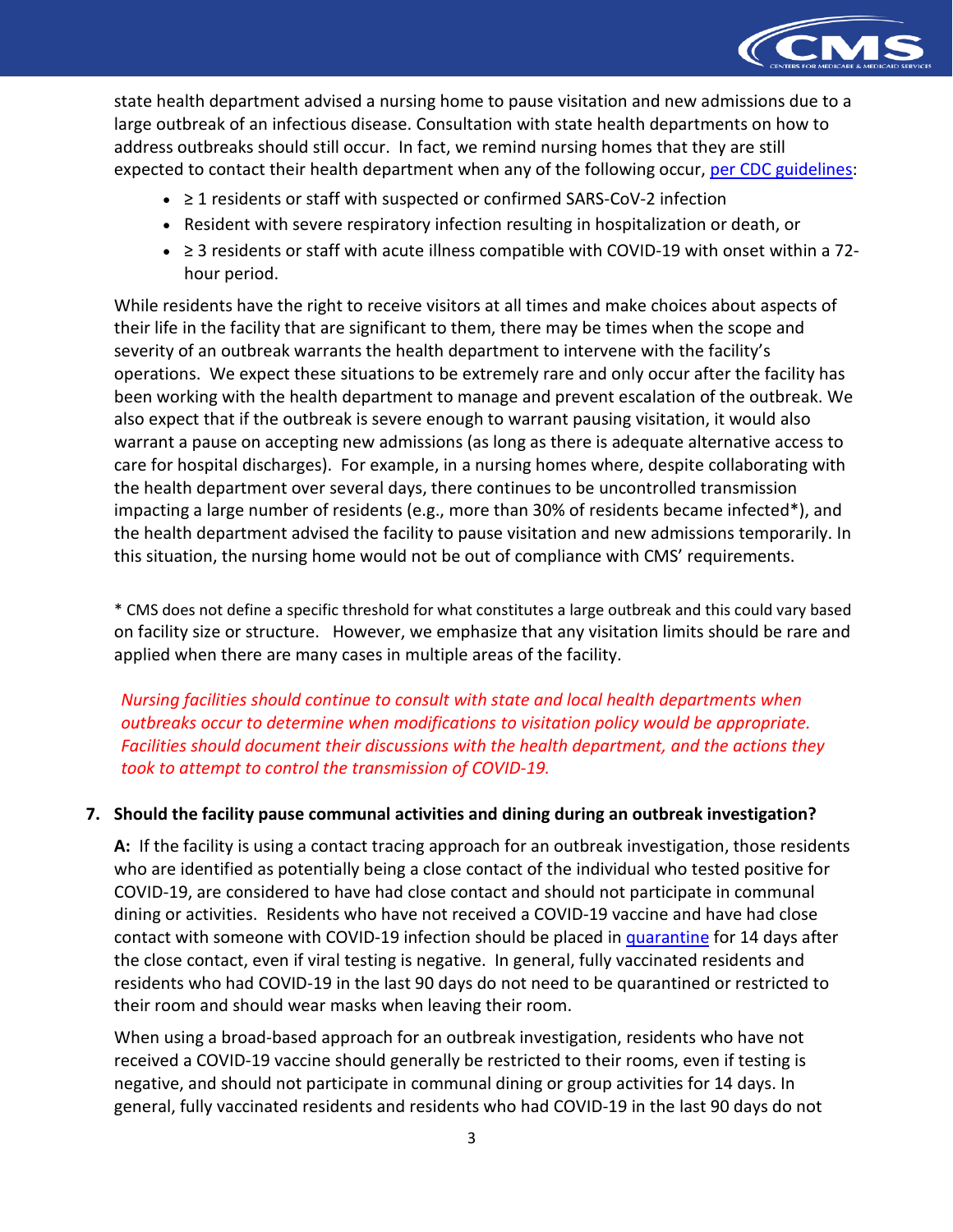

need to be restricted to their rooms unless they develop symptoms of COVID-19, are diagnosed with COVID-19 infection, or the facility is directed to do so by the jurisdiction's public health authority.

## **8. Is a resident (not on transmission-based precautions or quarantine) who is unable or unwilling to wear a mask allowed to attend communal dining and activities?**

**A:** A resident who is unable to wear a mask due to a disability *or medical condition* may attend communal activities, however they should physically distance from others. If possible, facilities should educate the resident on the core principles of infection prevention, such as hand hygiene, physical distancing, cough etiquette, etc. and staff should provide frequent reminders to adhere to infection prevention principles.

A resident who is unable to wear a mask and whom staff cannot prevent having close contact with others should not attend communal activities. *To help residents prevent having close contact, such* as in the case of a memory care unit, the staff should limit the size of group activities. They should also encourage frequent hand hygiene, assist with maintaining physical distancing as much as possible, and frequently cleaning high-touch surfaces.

If a resident refuses to wear a mask and physically distance from others, the facility should educate the resident on the importance of masking and physical distancing, document the education in the resident's medical record, and the resident should not participate in communal activities.

## **9. How can a long-term care provider coordinate an onsite clinic to provide COVID-19 vaccine and boosters for staff and residents?**

A: Many LTC providers have already identified strategies and partnerships to obtain and [administer COVID-19 vaccines for residents and staff,](https://www.cdc.gov/vaccines/covid-19/long-term-care/pharmacy-partnerships/administrators-managers.html) including: working with established LTC [partners and retail pharmacy partners](https://www.cdc.gov/vaccines/covid-19/retail-pharmacy-program/pharmacies-contact.html) or coordinating with state and local health departments. You may request vaccination support from a pharmacy partner enrolled in the Federal Retail [Pharmacy Program.](https://www.cdc.gov/vaccines/covid-19/retail-pharmacy-program/index.html) See [Connecting Long-Term Care Settings with Federal Pharmacy Partners](https://www.cdc.gov/vaccines/covid-19/retail-pharmacy-program/pharmacies-contact.html) for links and contact information. If you are having difficulties arranging COVID-19 vaccination for your residents and staff, [contact your state or local health department's immunization](https://www.immunizationmanagers.org/content/uploads/2021/10/Jurisdiction-IZP-LTCF-Contact-Information-v.3-October-20-2021.pdf)  [program](https://www.immunizationmanagers.org/content/uploads/2021/10/Jurisdiction-IZP-LTCF-Contact-Information-v.3-October-20-2021.pdf) for assistance. If the state or jurisdictional immunization program is unable to connect your LTC setting with a vaccine provider, CDC is available as a safety net support (Contact CDC INFO at 800-232-4636 for additional support).

# *10. With COVID-19 cases spiking due to the Omicron variant, should facilities continue to permit visitation?*

*A: Yes. While CMS is concerned about the rise of COVID-19 cases due to the Omicron variant, we're also concerned about the effects of isolation and separation of residents from their loved ones. Earlier in the pandemic we issued guidance for certain limits to visitation, but we've learned a few key things since then. Isolation and limited visitation can be traumatic for residents, resulting in physical and psychosocial decline. So, we know it can lead to worse outcomes for people in nursing homes. Furthermore, we know visitation can occur in a manner that doesn't place other residents at increased risk for COVID-19 by adhering to the practices for infection*